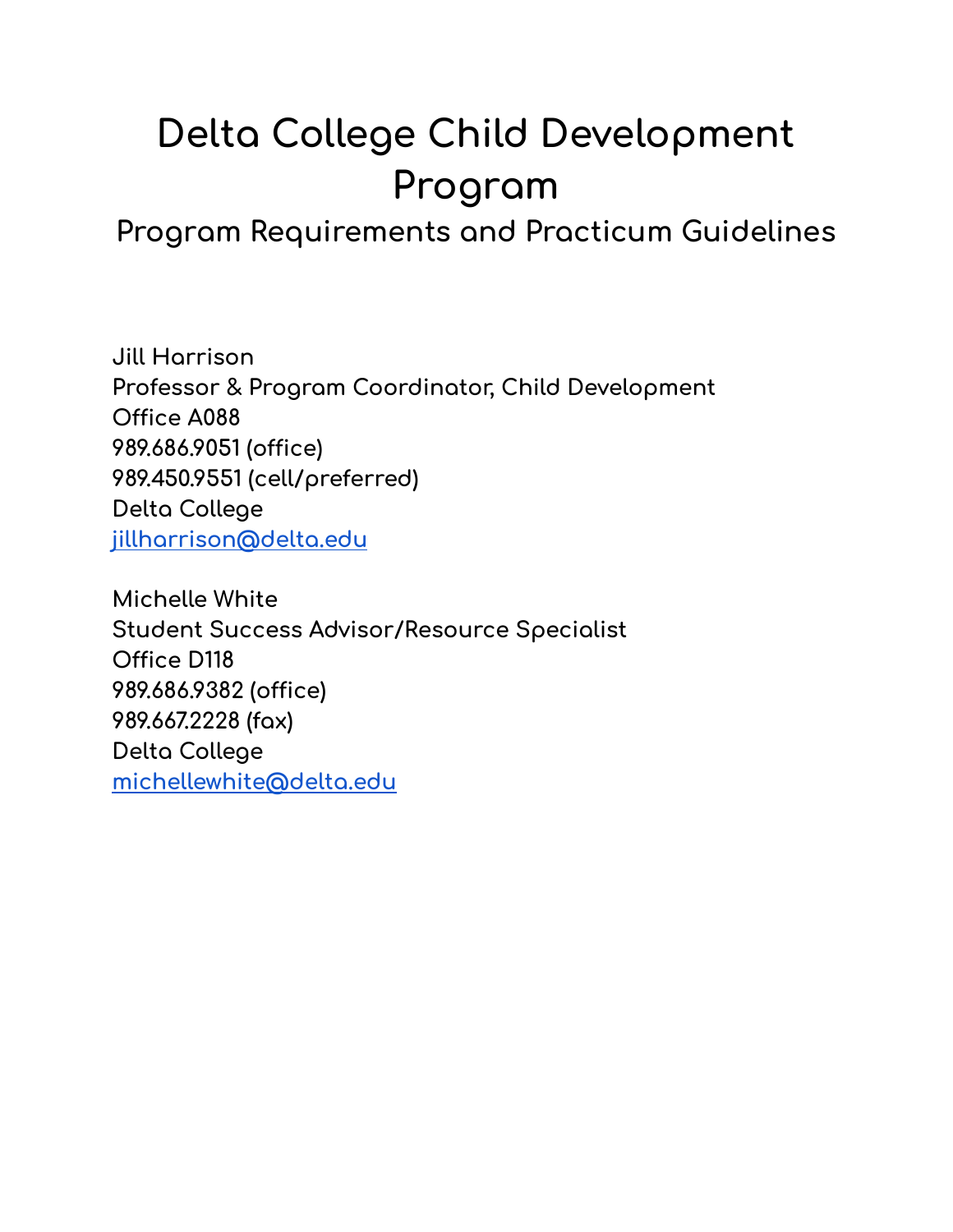## **Table of Contents**

## **Part 1: Child Development Program**

- **1. Welcome and Introduction**
- **2. Certificate and Degree Options**
- **3. Transfer Opportunities**
- **4. NAEYC Standards**
- **5. Program Conceptual Framework**
- **6. Program Coordinator Contact Information**

### **Part 2: Child Development Practicum**

- **1. What is a Practicum?**
- **2. CD courses That Require a Practicum**
- **3. Practicum Course Sequence and Prerequisites**
- **4. Required Paperwork**
- **5. Practicum Requirements**
	- **a. CD 110**
	- **b. CD 113**
	- **c. CD 117**
	- **d. CD 210**
- **6. Practicum Sites and Securing a Practicum**
- **7. Practicum Duties and Responsibilities**
- **8. Practicum Dress Code and Professional Behaviors**

**Part 3: Child Development Program Student Commitment and Responsibilities**

- **1. Delta College Student Code of Ethics and Professional Responsibilities**
- **2. NAEYC Code of Ethical Conduct**
- **3. Signed Statement Of Behavior and Commitment**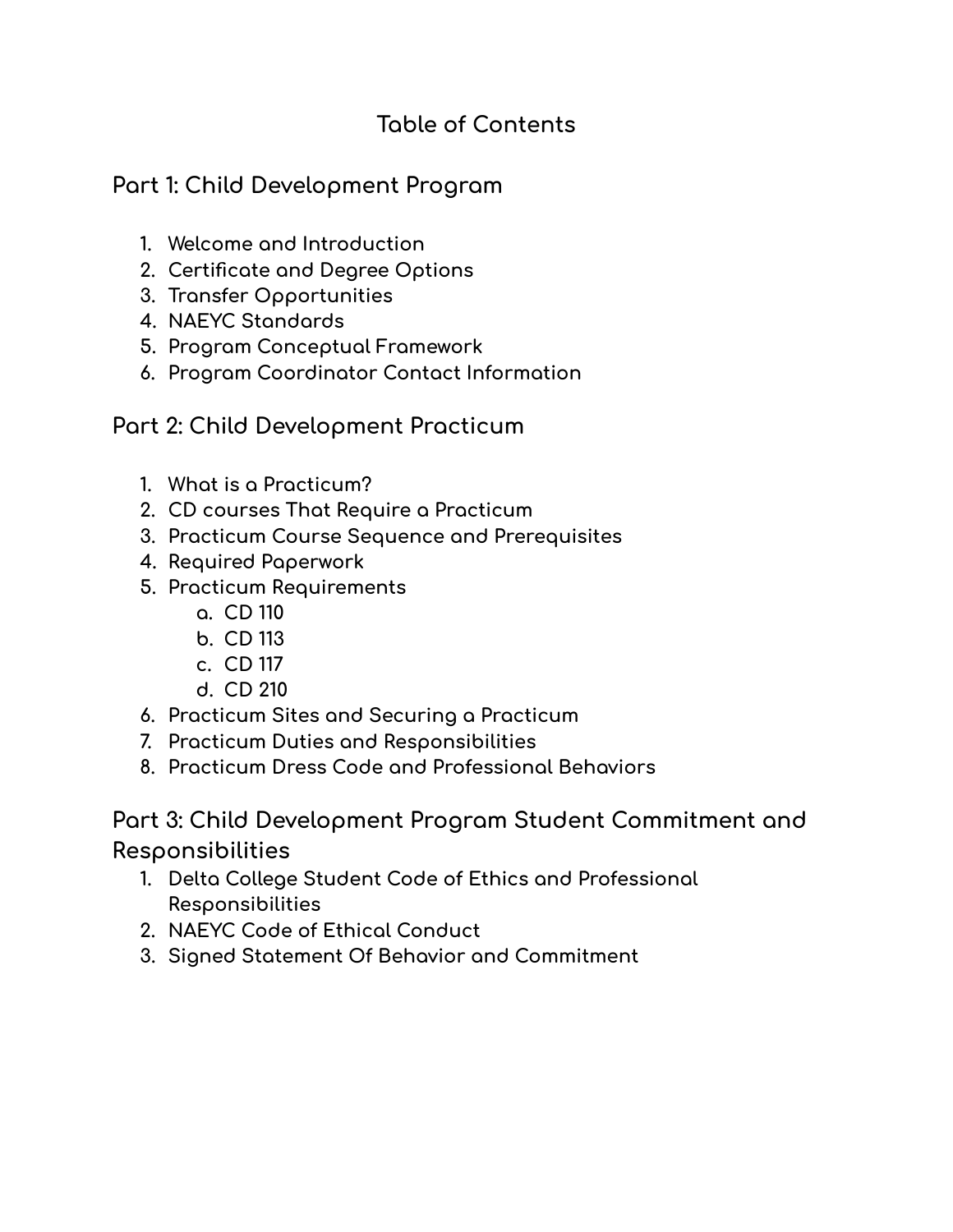## **Part 1: Program**

## **Welcome to the Delta College Child Development Program!**

The courses you take in this program will prepare you for a wide variety of professional early childhood opportunities and will serve as the basis of your educational and professional journey.

## Background Check

Students in the Child Development Program must be free of a criminal background that prohibits them from volunteering and/or working with young children. Please see the end of this document for the exclusion list.

## **Certificate and Degree Opportunities**

There are 3 certificates and 1 degree program offered. Please see the links below for more information on each.

Keep in mind that if you take just one additional class--the CD 109 Introduction to the Educational Paraprofessional course (2 credits), you can apply for all 3 certificates when you apply to graduate with your associate degree!

**The CDA Prep Certificate/Certificate of Achievement [http://catalog.delta.edu/preview\\_program.php?catoid=10&poid=4139&returnto=127](http://catalog.delta.edu/preview_program.php?catoid=10&poid=4139&returnto=127)**

**The Educational Paraprofessional Certificate** [http://catalog.delta.edu/preview\\_program.php?catoid=7&poid=2673&returnto=996](http://catalog.delta.edu/preview_program.php?catoid=7&poid=2673&returnto=996)

**The Child Development Advanced Certificate** [http://catalog.delta.edu/preview\\_program.php?catoid=7&poid=2671&returnto=996](http://catalog.delta.edu/preview_program.php?catoid=7&poid=2671&returnto=996)

**The Child Development Associate Degree in Applied Arts** [http://catalog.delta.edu/preview\\_program.php?catoid=7&poid=2672&returnto=996](http://catalog.delta.edu/preview_program.php?catoid=7&poid=2672&returnto=996)

## **Transfer Opportunities**

Our degree can be transferred to several 4 year institutions for continued education and career advancement.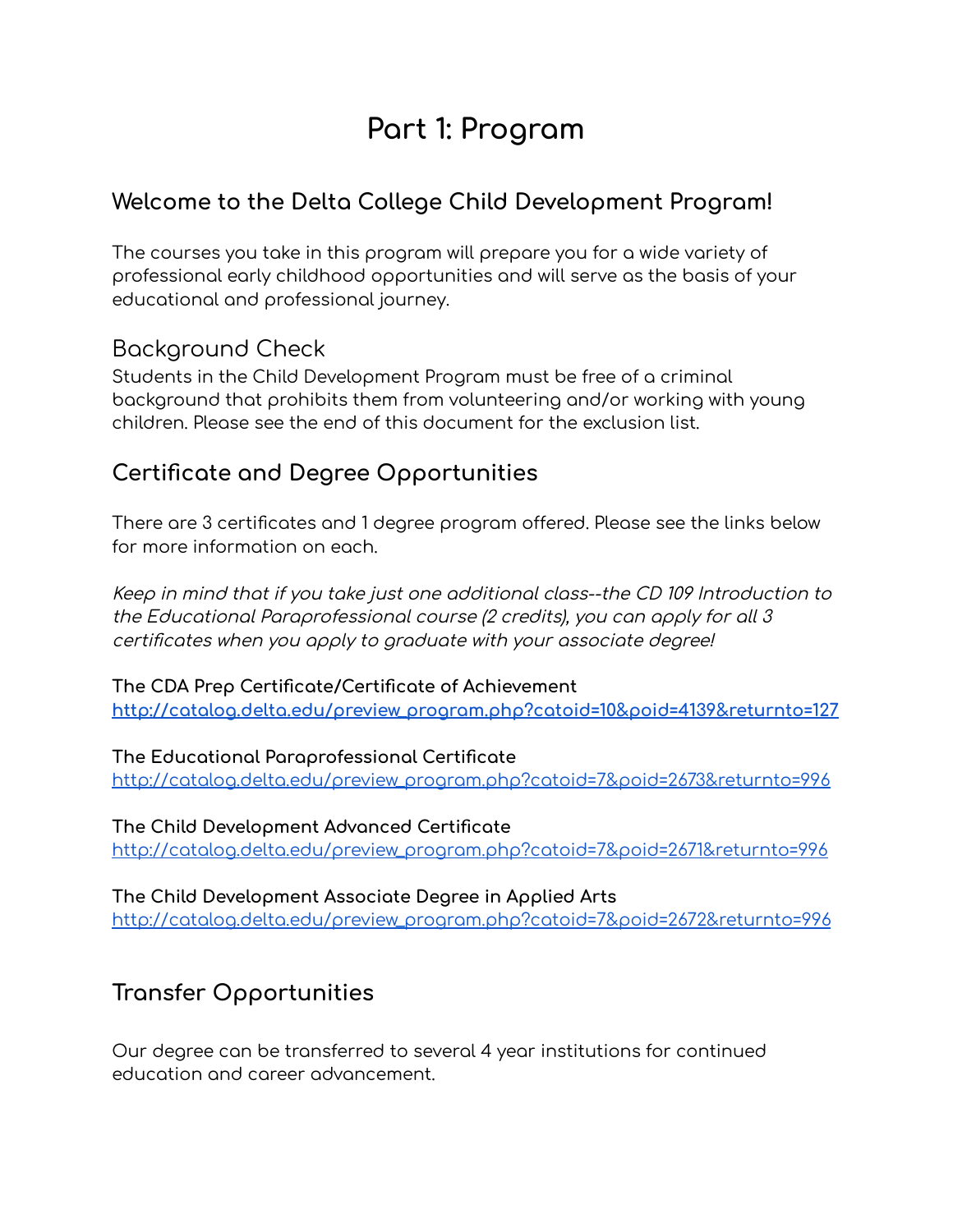### <https://www.delta.edu/academics/transfer/>

Students can take additional coursework in Early Childhood Education or Elementary Education through Ferris State University right on our Delta College main campus.

[https://www.ferris.edu/RSS/transfer/collegetransfer/guides/DeltaCollege.ht](https://www.ferris.edu/RSS/transfer/collegetransfer/guides/DeltaCollege.htm)

### **NAEYC Professional Standards**

[https://www.naeyc.org/sites/default/files/globally-shared/downloads/PDFs/resour](https://www.naeyc.org/sites/default/files/globally-shared/downloads/PDFs/resources/position-statements/professional_standards_and_competencies_for_early_childhood_educators_-_exec_summ.pdf) [ces/position-statements/professional\\_standards\\_and\\_competencies\\_for\\_early\\_chi](https://www.naeyc.org/sites/default/files/globally-shared/downloads/PDFs/resources/position-statements/professional_standards_and_competencies_for_early_childhood_educators_-_exec_summ.pdf) [ldhood\\_educators\\_-\\_exec\\_summ.pdf](https://www.naeyc.org/sites/default/files/globally-shared/downloads/PDFs/resources/position-statements/professional_standards_and_competencies_for_early_childhood_educators_-_exec_summ.pdf)

## **Delta College Conceptual Framework**

The Child Development Candidates at Delta College will have specialized skills in the following areas:

Child Development: Students will understand child development and apply that knowledge when working with young children.

· Developmentally Appropriate Practices: Students will use age, individual and culturally appropriate practices in their work with children and families

Families and Community: Students will know how to respectfully and appropriately engage with diverse families and communities

· Plan, Implement and Assess: Students will know how to plan, implement and assess high quality learning opportunities for children birth-8

Professionalism: Students will graduate with the skills necessary for employment in the field of early childhood education

## **Faculty Contact**

★ Jill Harison, Professor and Program Coordinator Office: A088, Main Campus Email): jillharrison@delta.edu Office Phone: 989.686.9051 Cell Phone: 989.450.9551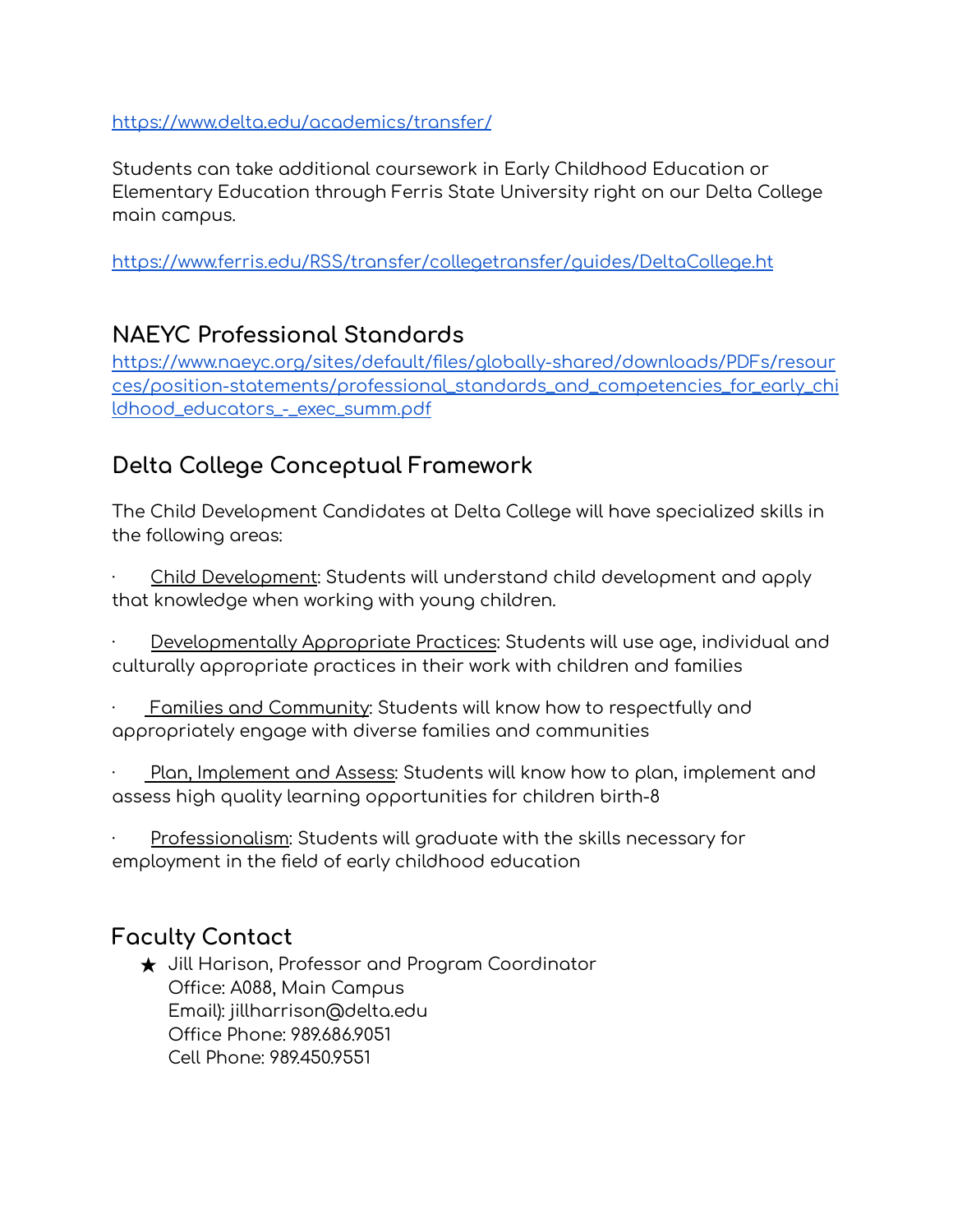## **Part 2: Practicum**

## **What is a Child Development Practicum?**

- A practicum is a required experience working with children in a specific early childhood setting. Fieldwork is required for certain CD classes (see below) and each will have particular requirements in terms of age group, setting and/or program type. More information will be provided for each fieldwork experience required.
- Students CAN use their paid work with children IF the program setting meets the requirements of the particular course.
- If a student is performing volunteer (unpaid) fieldwork **the student volunteer MUST BE SUPERVISED AT ALL TIMES**. It is the students' responsibility to make sure they are never left alone with the children at any time, including taking children outside of the classroom, supervising restroom breaks or any other time when the student would be alone with a child(ren). Students can only be left alone with children if they are acting in a paid role by the program and have the proper clearances as required by LARA.
- Questions about the appropriateness of a practicum site for any particular course must be directed to the CD Program Coordinator. Students are ultimately responsible for making sure their practicum fits the requirements of the course. Failure to do so may result in being dropped from the course.

## **CD Courses that Require a Practicum**

- **● CD 110W: Infant Toddler Development (30 hours)**
- **● CD 113W: Guidance Strategies (30 hours)**
- **● CD 115W: Preschool Practicum (90 hours)**
- **● CD 117W: Student Teaching (150 hours)** Total Hours required: 300

## **CD Practicum Course Sequence and Prerequisites**

CD courses should be taken one per semester in order to balance requirements. For full time students, it is suggested that in the first year **CD 110** and **CD 113** are taken (one per semester). **CD 115** (prereqs: CD 110, 112 and 113) should be taken in the third semester and **CD 117** (prereqs: CD 110, 115 and ED 201) taken in the fourth semester. If you are a part-time student, you may be stretching the semesters, but the order is the same.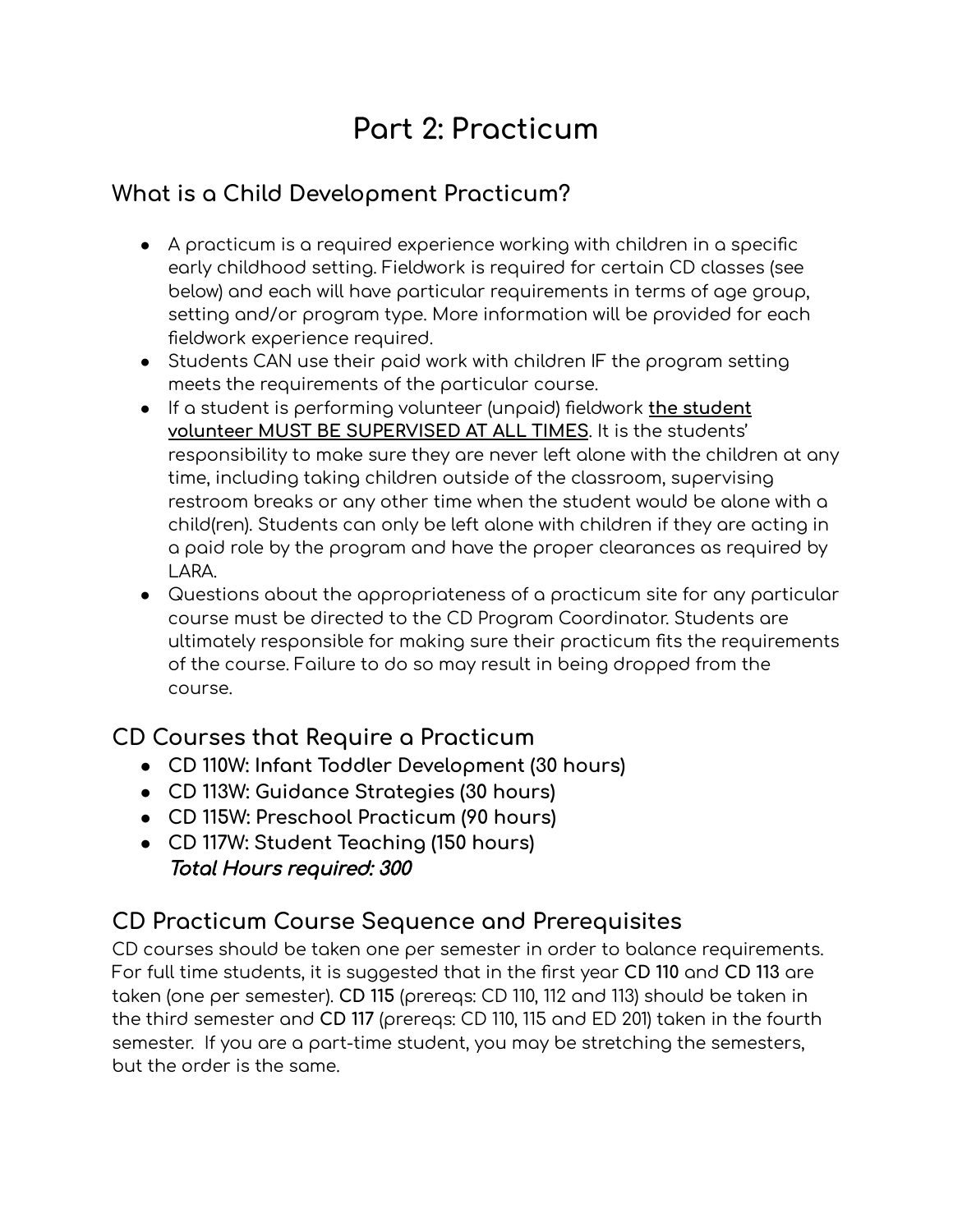## **Required Paperwork and Practicum Requirements**

Students enrolled in the Delta College Child Development Program are required to be of good moral character and be able to obtain the proper health and safety documentation.

Paperwork should be completed PRIOR to the first practicum class and submitted no later than the first week of class.

To learn more about the requirements, please visit our paperwork documentation site at:

[https://sites.delta.edu/collegeinfo/Academics/Divisions/SitePages/Child%20Devel](https://sites.delta.edu/collegeinfo/Academics/Divisions/SitePages/Child%20Development.aspx) [opment.aspx](https://sites.delta.edu/collegeinfo/Academics/Divisions/SitePages/Child%20Development.aspx)

- $\star$  Paperwork to be submitted once at the beginning of fieldwork experiences:
	- Copy of Michigan Driver's License or State ID
	- Criminal History Release Form
	- Hepatitis B vaccination waiver
	- CD Practicum Application
	- Bloodborne Pathogens training certificate
- **★ CD 110:**
	- Practicum Agreement for an Infant or Toddler Classroom in a Licensed Child Care Center
- **★ CD 113:**
	- Practicum Agreement for a classroom in a Licensed Child Care Center (including Head Start or GSRP) or Elementary School serving children Preschool-3rd grade. You get to choose which age group you'd like to work with in that range.
- **★ CD 115:**
	- Practicum Agreement for a classroom in a Licensed Child Care Center (including Head Start or GSRP) or Elementary School (private, parochial, or public) serving children 3-6 in either a preschool or Kindergarten classroom.
	- Additional Requirements
		- TB test
- **★ CD 117:**
	- Practicum Agreement for one of the following classroom types ONLY:
		- Head Start
		- Michigan Great Start Readiness Program (GSRP)
		- Kindergarten or Young 5s classroom (any school setting)
	- Additional Requirements:
		- TB test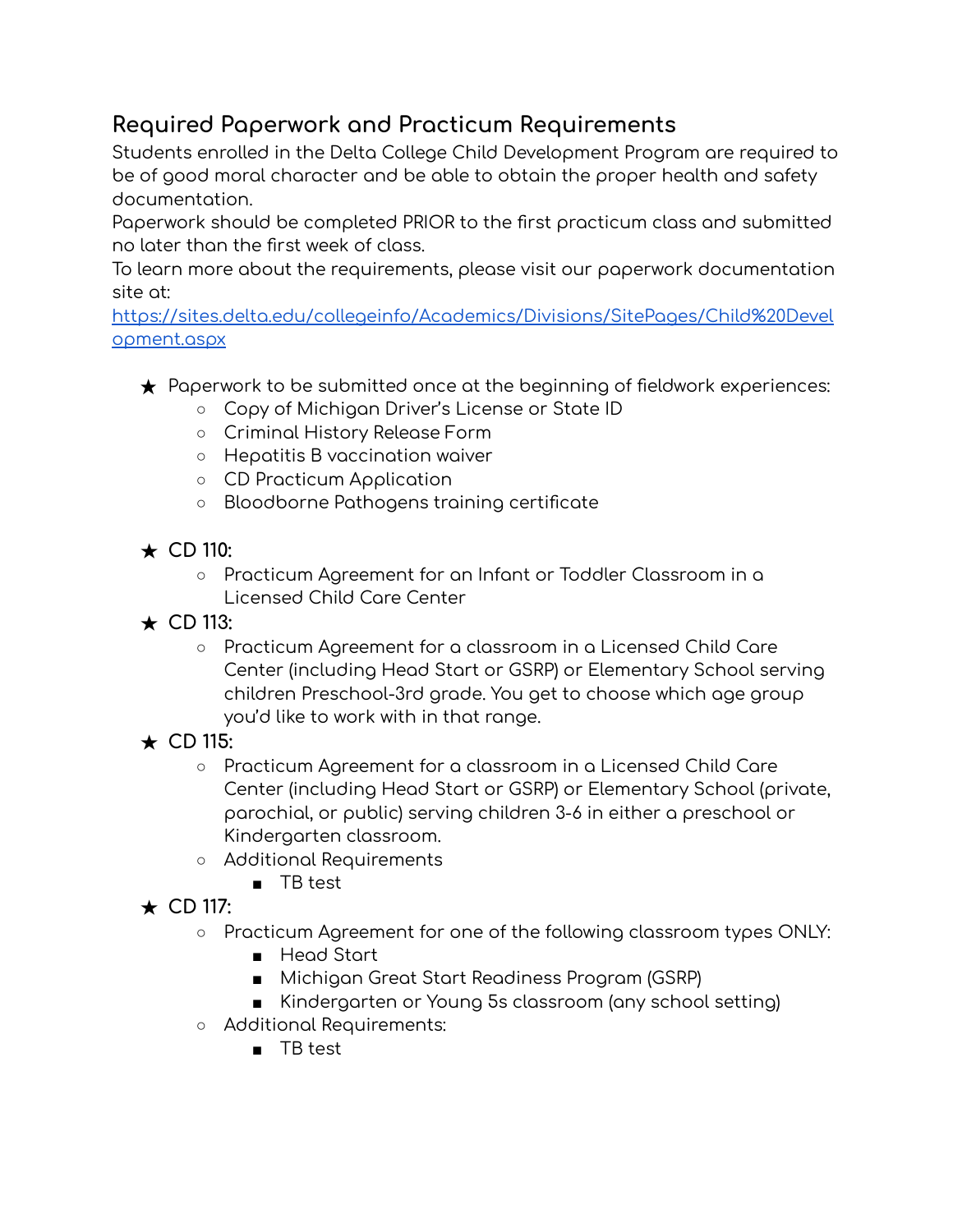## **Practicum Sites and Securing a Practicum**

Students are required to secure their own practicum sites, based on their geographic location and career goals, while following the site requirements for each course as described above. Students should select several possible site options as soon as possible and directly contact the program or teacher personally. Introduce yourself as a Delta College practicum student and then detail the type of classroom setting you are looking to volunteer in. Our students have been participating in practicums across several neighboring counties for many years and are familiar with what you are needing to do. Your individual instructor will also provide paperwork for you to share with your mentor teacher at the beginning of each course/semester.

There is a list of prior student sites for each located here. This should be used only as a guide and does not imply quality or endorsement. [https://sites.delta.edu/collegeinfo/Academics/Divisions/SitePages/Child%20Devel](https://sites.delta.edu/collegeinfo/Academics/Divisions/SitePages/Child%20Development.aspx) [opment.aspx](https://sites.delta.edu/collegeinfo/Academics/Divisions/SitePages/Child%20Development.aspx)

## **Part 3: Ethical Code of Conduct and Commitment**

Students in the Child Development program commit to following the Delta College Student Code of Ethical Conduct, Student Integrity of Academic Work and the NAEYC Code of Ethical Conduct

## **DELTA COLLEGE STUDENT CODE OF ETHICAL CONDUCT**

We students acknowledge that Delta College is an educational institution that values equality of opportunity, academic freedom, academic excellence, diversity, and life-long learning. We respect the mission and values of Delta College, and recognize our obligations to fellow students, to faculty, to staff, and to the community.

**Obligations to our fellow students and to faculty**: We treat all students and instructors with respect, honesty, and fairness, and uphold their rights to autonomy, privacy, and safety. We support the rights of others to express their views in the spirit of academic freedom, and will not ridicule, intimidate, or coerce students or instructors. We encourage academic excellence and discourage academic misconduct. We are committed to learning, to our obligations as students, and to the highest standards of academic integrity.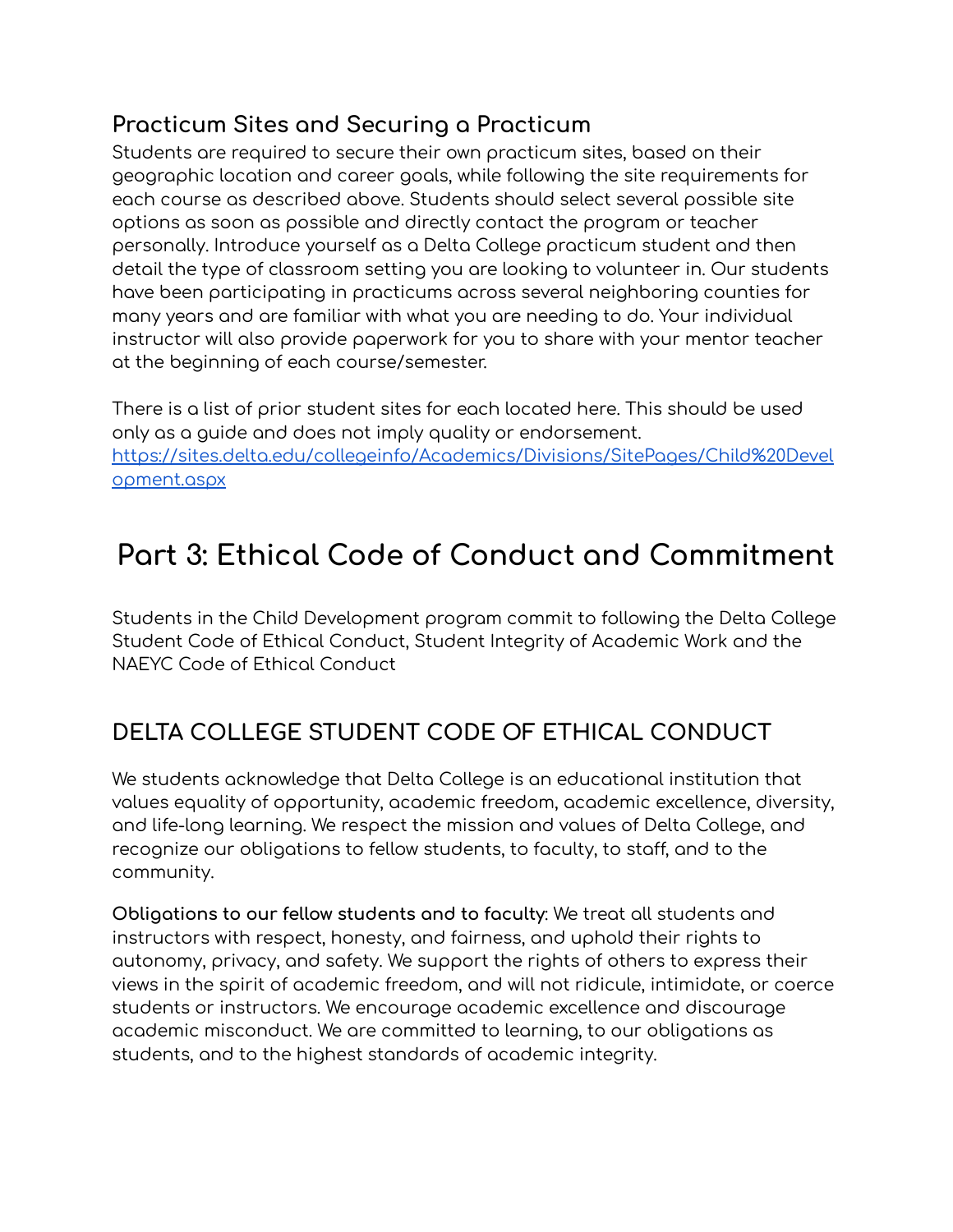**Obligations to staff and to our community**: We read, understand, and comply with all Delta College policies, rules, and regulations in our roles as students. We treat staff and all members of the Delta College community with respect, honesty, and fairness. We are devoted to safeguarding the resources of Delta College, and to using those resources for the benefit of the College and its surrounding communities.

## **INTEGRITY OF STUDENT ACADEMIC COURSEWORK**

I. Statement of Values:

The principles of truth and honesty are fundamental to a community of learners. All members of the Delta College Community are expected to honor these principles and are responsible for maintaining the integrity of academic coursework at the College.

Plagiarism or any misrepresentation of work, unsanctioned collaboration, use of prohibited materials, and participation in any form of dishonesty all constitute violations of this policy.

Violations of this policy will result in the actions and consequences specified within this policy.

II. Faculty determine standards of integrity for academic coursework.

Examples of academic dishonesty that would constitute violations of this policy include, but are not limited to, the following:

- A. Plagiarism[\[1\]](https://sites.delta.edu/employeeinfo/Senate/Senate%20Handbook/4%20060.docx#_ftn1)
- B. Cheating on tests, quizzes, or any assignments
- C. Aiding and abetting dishonesty
- D. Falsification of records and official documents
- III. Faculty should do the following, where applicable and when appropriate:

A. Provide clarification about the nature of academic dishonesty.

B. Clarify expectations for homework, assignments, collaborative student efforts, research papers, exams, etc.

C. Identify any specific style/format requirements for assignments.

D. Communicate ethical and professional standards associated with courses and programs.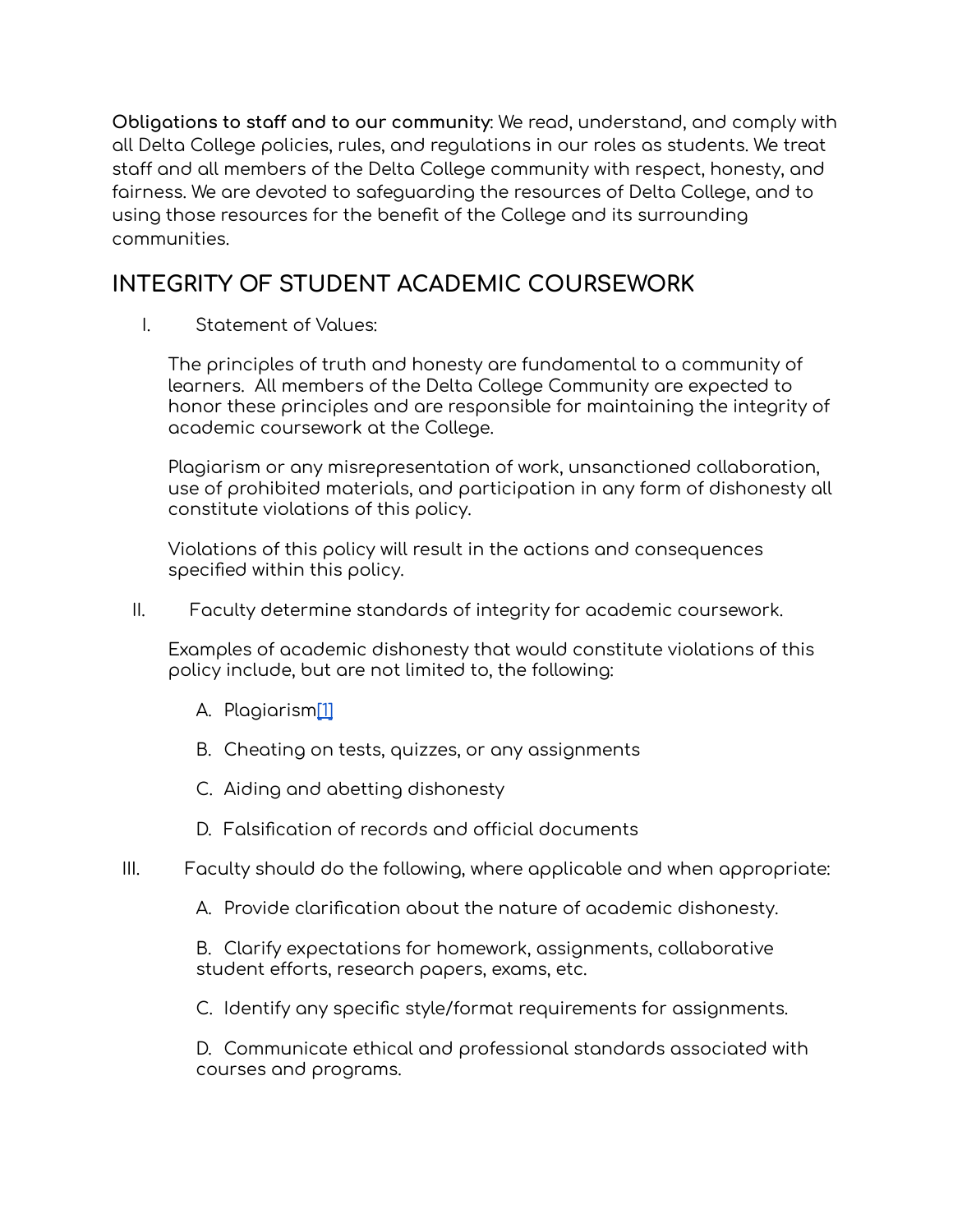E. Honor principles of truth and honesty and in so doing protect the validity of college grades.

IV. Delta College Students are responsible for understanding and following:

A. All provisions of this policy including, but not limited to, examples under I and II above.

B. Specific course policies for academic work.

C. Other College policies as specified in the current Delta College Catalog.

D. Academic principles of honesty and integrity.

E. The Disputed Final Grades policy, which gives students the right to appeal any grade affected by a charge of academic dishonesty.

### V. Process for Policy Violations by Students

Faculty may use their discretion and judgment in any suspected violation of this policy, including limiting the action to a warning in cases where the student's course grade will not be affected, in which case the faculty member will explain the violation to the student and warn the student of future consequences for similar behavior. If the faculty member determines that this policy has been violated and the student's course grade will be affected, then the following process will be followed:

A. The faculty member will explain the decision in writing to the student within a reasonable time frame, but this notification must take place before final course grades are submitted. The faculty member will then send a copy of the written explanation, with appropriate documentation, to the academic Associate Dean.

B. The academic Associate Dean is responsible for notifying the student of Senate Policy 4.060 Integrity of Academic Work and forwarding the information submitted by the faculty member to the appropriate Academic and Student and Educational Services administrators.

C. The Chief Academic Officer of the College will determine appropriate consequences beyond the course grade for the student, including, particularly in the case of a repeated violation of this policy, possible dismissal from the College.

D. The College will maintain permanent records of these violations.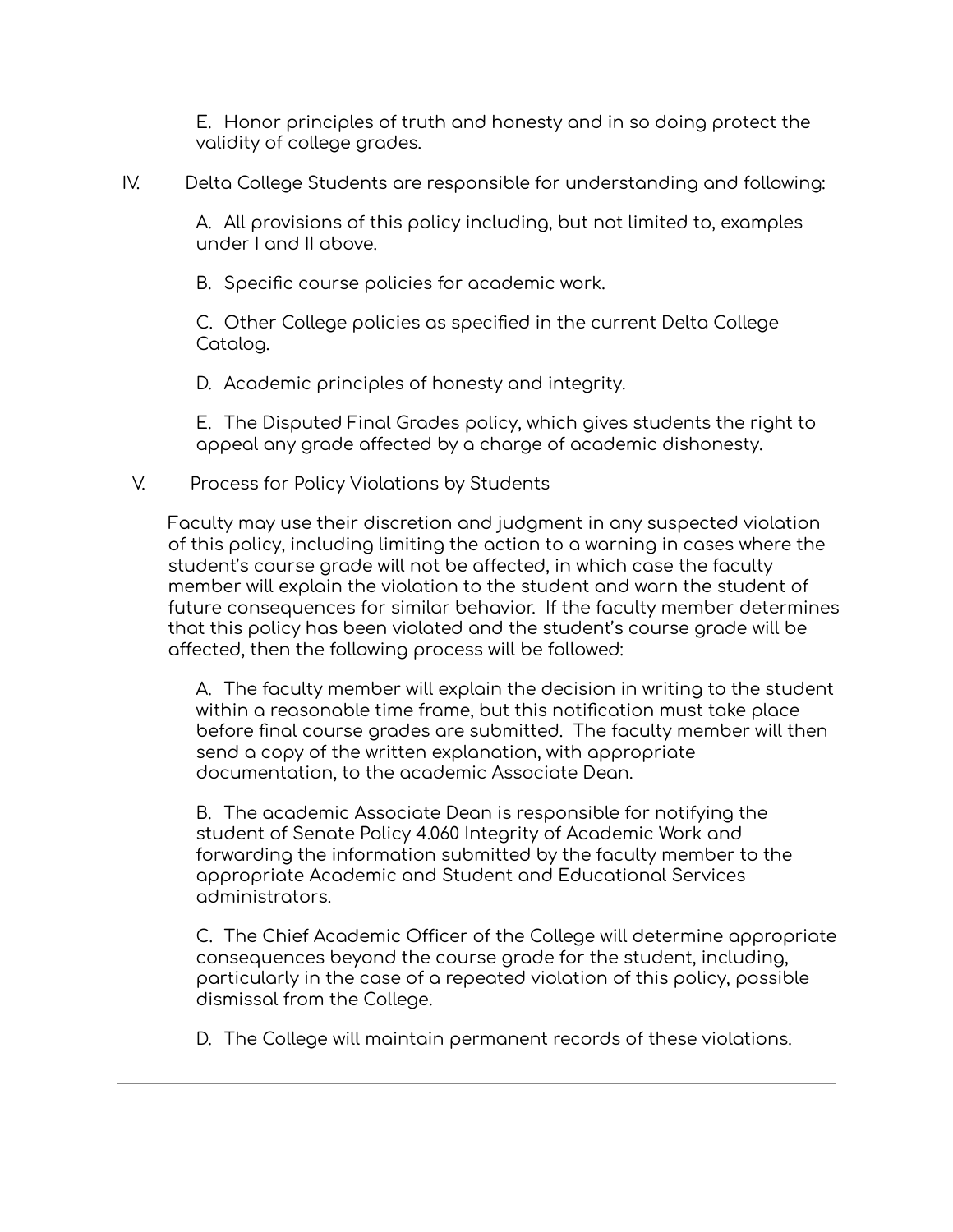[\[1\]](https://sites.delta.edu/employeeinfo/Senate/Senate%20Handbook/4%20060.docx#_ftnref1) Plagiarism is defined as, "the false assumption of authorship; the wrongful act of taking the product of another person's mind and presenting it as one's own." As developed by Alexander Lindey in "Plagiarism and Originality" (N.Y.: Harper, 1952)

## **NAEYC Code of Ethical Conduct and Statement of Commitment**

**[https://www.naeyc.org/sites/default/files/globally-shared/downloads/PDFs/resou](https://www.naeyc.org/sites/default/files/globally-shared/downloads/PDFs/resources/position-statements/Ethics%20Position%20Statement2011_09202013update.pdf) [rces/position-statements/Ethics%20Position%20Statement2011\\_09202013update.p](https://www.naeyc.org/sites/default/files/globally-shared/downloads/PDFs/resources/position-statements/Ethics%20Position%20Statement2011_09202013update.pdf) [df](https://www.naeyc.org/sites/default/files/globally-shared/downloads/PDFs/resources/position-statements/Ethics%20Position%20Statement2011_09202013update.pdf)**

## **Signed Statement of Behavior and Commitment**

**As a student of the Delta College Child Development program, I understand the following:**

- **★ Child Abuse and Neglect is against the law and I am a mandated reporter**
- **★ I must participate in no fewer than 300 hours of practicum experience with children birth to age 8**
- **★ I must choose at least 2 different practicum sites over the course of my program. Students may not choose the same child care program or setting for all 300 practicum hours**
- **★ I will behave ethically and morally, including in my practicum as well as in my college classes**
- **★ I will dress and conduct myself professionally**
- **★ I will follow all state and federal laws as well as policies and practices set forth by Delta College and my practicum site(s) including but not limited to those above:**

**Signed: Dated:**

## **Child Care Exclusionary Offenses A Quick Reference Guide**

**This is a reference guide that may be used to help determine if an individual may be eligible to receive a license for a child care facility, be an adult member of the household, work as child care staff, or be a volunteer with unsupervised access to children in a licensed child care facility.**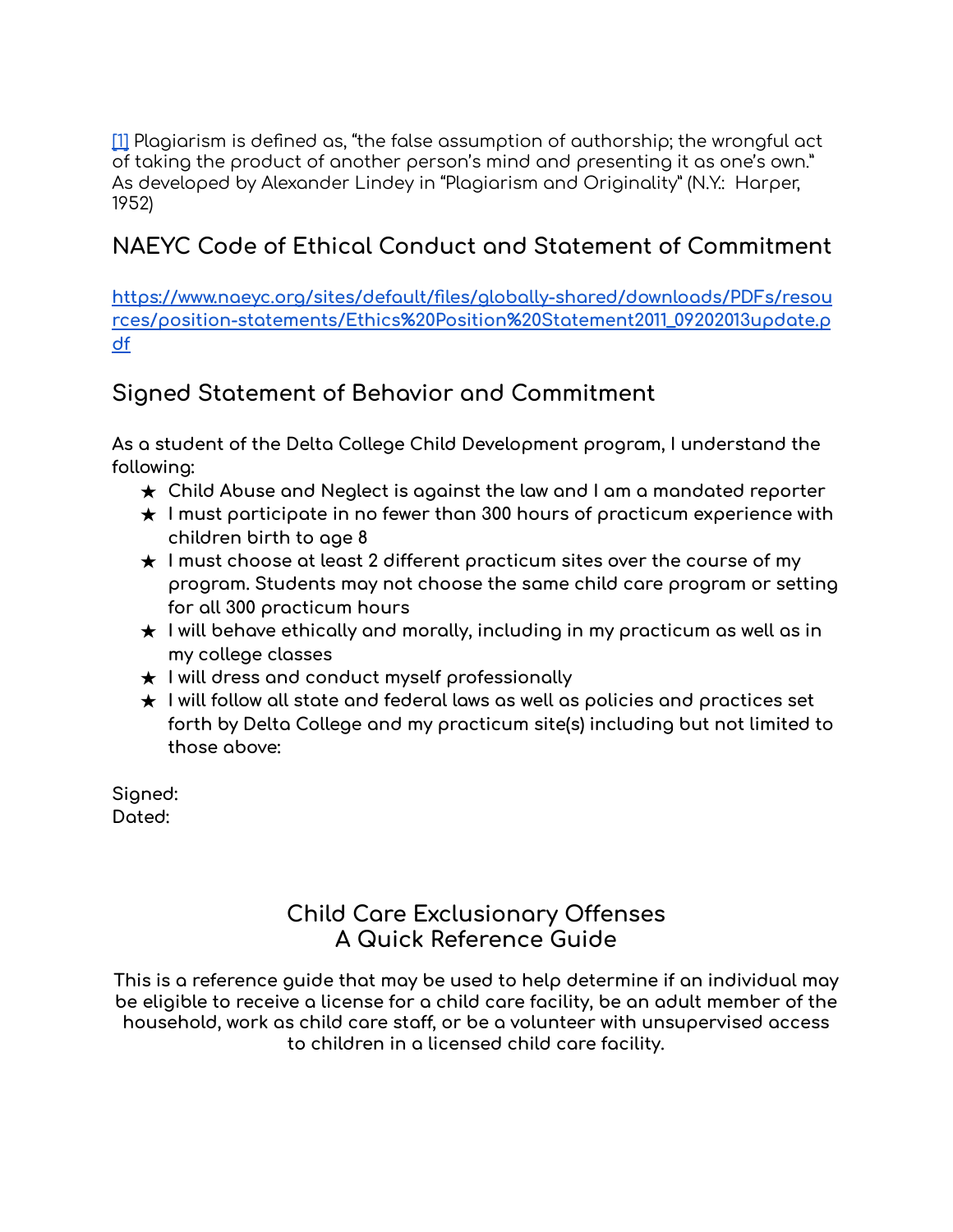**The following may lead to an individual being found "ineligible" to be connected with a child care facility.**

### **PERMANENT EXCLUSION**

### An individual will be found permanently ineligible if he/she:

**· Named in a Central Registry Case as a perpetrator of child abuse or child neglect. "Child abuse" and "child neglect" means those terms as defined in Section 2 of the Child Protection Law, 1975 PA 238, MCL 722.622.**

**· Registered, or is required to be registered on a state sex offender registry or repository or the National Sex Offender Registry.**

**· Has been convicted of a Felony consisting of 1 or more of the following or any other state or federal equivalent for the following:**

- **1) Murder or Homicide.**
- **2) Child Abuse or Child Neglect.**

**3) A crime against a minor child including, but no limited to, child pornography.**

- **4) Spousal abuse or domestic violence.**
- **5) A crime involving rape or sexual assault.**
- **6) Kidnapping.**
- **7) Arson.**
- **8) Physical assault or battery.**
- **9) Human Trafficking or Involuntary Servitude.**

**· Has been convicted of a Violent Misdemeanor against a child, including, but not limited to, 1 or more of the following crimes:**

- **1) Child Abuse.**
- **2) Child Endangerment.**
- **3) Sexual Assault.**
- **4) Misdemeanor Child Pornography.**

### **10 YEAR EXCLUSION FROM DATE OF CONVICTION** (IF NOT INCLUDED IN THE LIST FOR A PERMANENT EXCLUSION)

An individual will be found ineligible if he/she has <sup>a</sup> conviction for the following Felonies or an Attempt or Conspiracy to Commit 1 or more of the following unless 10 years have lapsed:

- **1) Felony harm or threatened harm to an individual.**
- **2) Felony involving the use of a firearm or dangerous weapon.**
- **3) Felony involving cruelty or torture of any person.**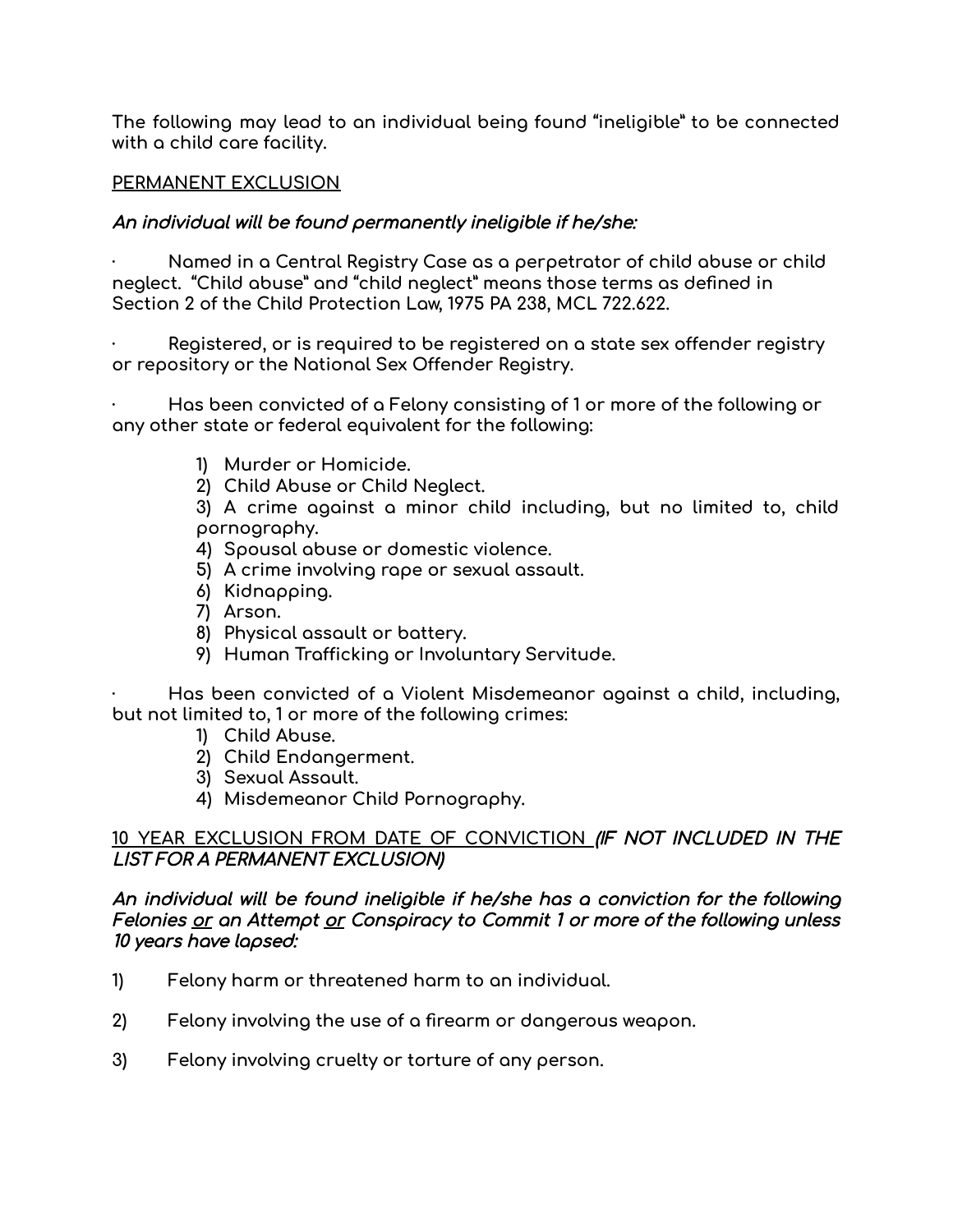**4) Felony involving a substantial misrepresentation of any material fact, bribery, fraud, larceny, embezzlement, theft, home invasion, breaking and entering, receiving and concealing stolen property or a crime of similar statute.**

**5) Felony involving operating a motor vehicle while intoxicated or impaired causing serious injury or death.**

**6) Felony involving the use of a computer or the internet to commit a crime.**

**7) Felony involving the cruelty to animals, including, but not limited to, fighting, killing, torturing, and abandoning.**

**8) Felony involving aggravated stalking, aggravated indecent exposure by a sexually delinquent person, pandering, transporting an individual for prostitution, and keeping, maintaining or operating a house of ill fame.**

**9) Felony as a Habitual Offender.**

### **7 YEAR EXCLUSION FROM DATE OF CONVICTION**

An individual will be found ineligible if he/she has <sup>a</sup> conviction for the following unless 7 years have lapsed:

**1) Felony Drug Offense, or an Attempt or Conspiracy to Commit a Felony Drug Offense.**

### **5 YEAR EXCLUSION FROM DATE OF CONVICTION**

An individual will be found ineligible if he/she has <sup>a</sup> conviction for the following Misdemeanors, an Attempt or Conspiracy to Commit any of those Misdemeanors, or any other state or federal equivalent unless 5 years have lapsed:

- **1) Operating under the presence of a controlled substance.**
- **2) Use or possession of a controlled substance.**
- **3) Selling or furnishing a controlled substance to a minor.**
- **4) Using computers to commit a crime.**
- **5) Substantial misrepresentation of a material fact.**
- **6) Embezzlement.**
- **7) Breaking and Entering.**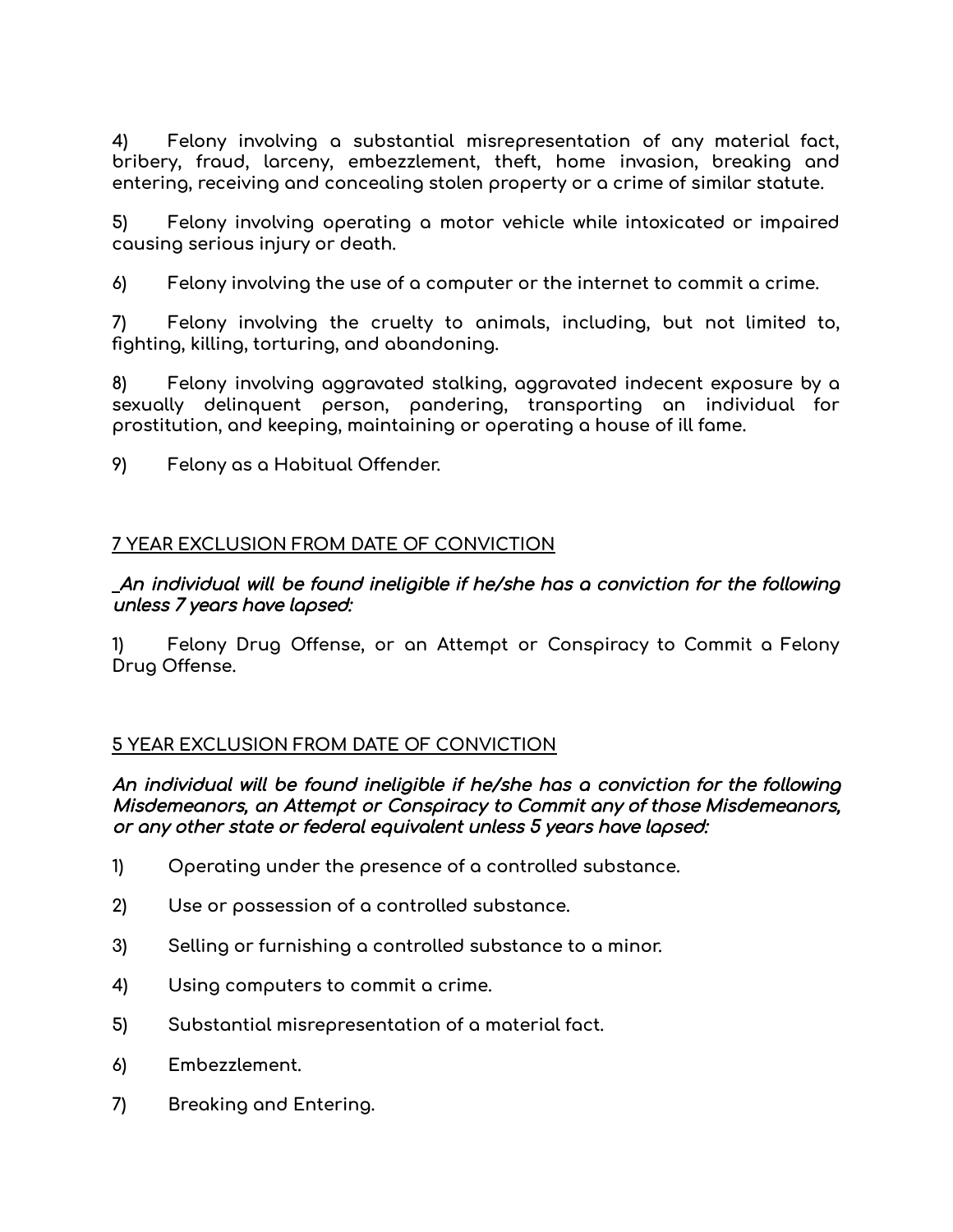**8) Any other fraudulent crime except Retail Fraud 3 rd Degree, Petty Theft, or Shoplifting.**

- **9) Stalking.**
- **10) Assault.**
- **11) Spousal Abuse.**
- **12) Domestic Violence.**
- **13) Weapons Offense.**
- **14) Harboring Runaways.**
- **15) Aiding and Abetting.**
- **16) Arson.**

### **Ineligible for that application:**

### An individual will be found ineligible for that application if he/she:

**1. Refuses to submit to the comprehensive background check.**

**2. Falsifies information in connection to the comprehensive background check.**

### **What else may affect an individual's eligibility to receive or be connected with a child care license?**

**One of the databases checked by the department is a database to determine if the individual ever had a previous license denied, revoked, or a refusal to renew. If the individual falls under this category, the department will assess the individual to determine if they are eligible to be connected with a child care facility.**

**In addition, sometimes an individual may not have a conviction for an exclusionary crime, appear on a sex offender, child abuse/neglect registry, or had a previous license revoked/denied, however the licensing division determines that they do not meet the definition of "Conducive to the Welfare of Children". Conducive to the Welfare of Children means the disposition, temperament, condition, and action of the individual promotes the safety and well-being of children served.**

### **Definition of a Conviction under 1973 PA 116 as Revised:**